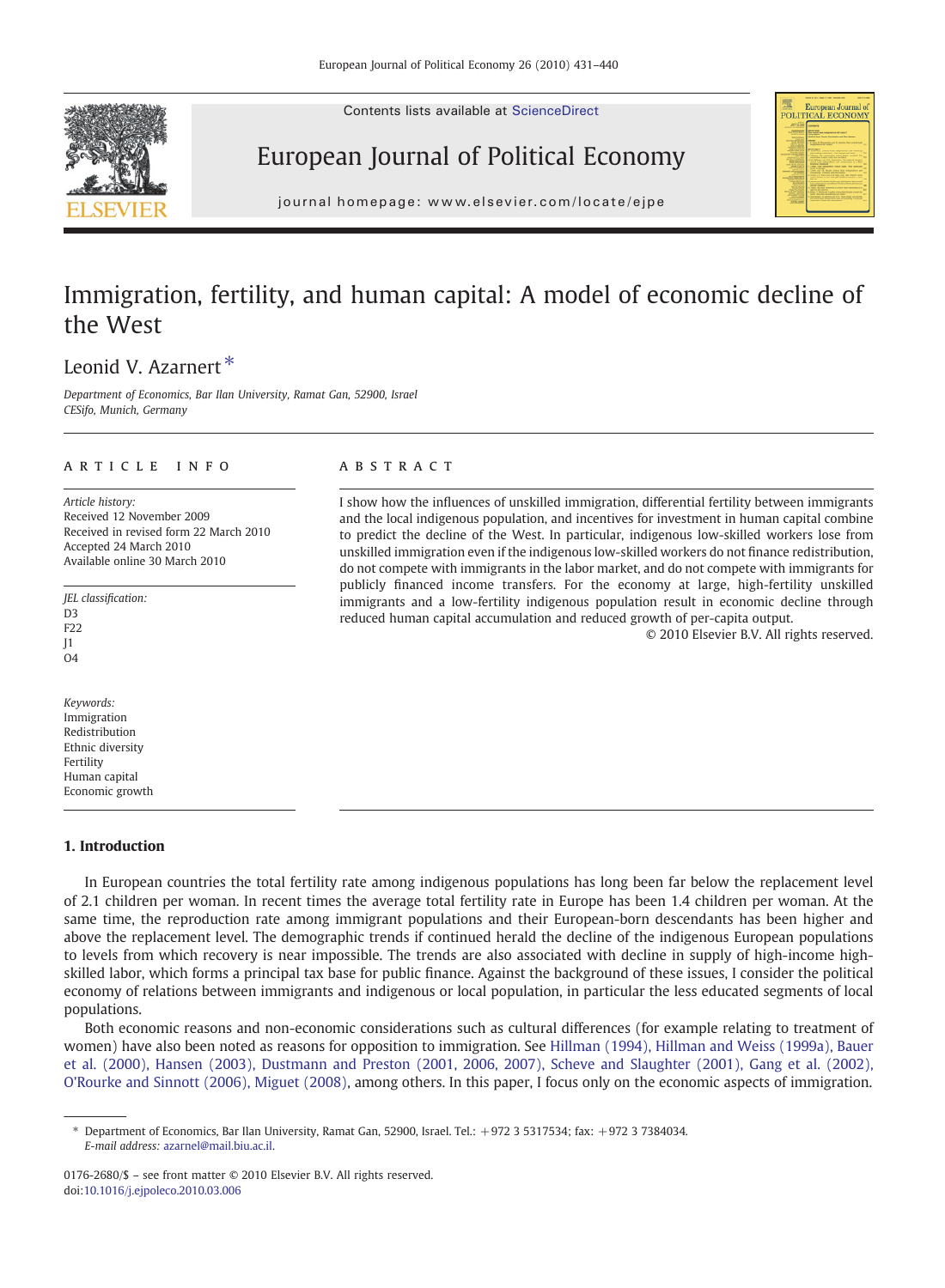Much immigration is illegal. I do not consider illegal immigration in this paper but focus on legal migration and the political economy of immigration policy and its long-run consequences.<sup>1</sup>

The principal economic reason for opposition of low-skilled indigenous workers to immigration is usually portrayed as competition in the labor market that reduces the low-skilled wage. However, immigrants often do not integrate into the work force but rather remain unproductive and so do not reduce the low-skilled wage. I do not consider the reasons why parts of immigrant population remain unproductive: [Nannestad \(2009\)](#page--1-0) reviews possible reasons. I show how, when immigrants do not compete in the local labor market, low-skilled workers who do not pay taxes to finance income transfers to immigrants nonetheless lose from the presence of immigrants through the relationship between fertility and human capital investment.

I link immigration-induced redistribution to reductions in fertility of the indigenous population, high fertility of the immigrants, and low attractiveness of human capital investment. With high-fertility unskilled immigrants and a low-fertility indigenous population, income transfers to immigrants raise fertility of the immigrants while decreasing fertility of the indigenous skilled population that finances the income transfers. Human capital accumulation and the growth of per-capita income decline. Immigration-induced income redistribution, although financed by taxes on the skilled workers, disadvantages the local unskilled workers through the disincentive for investment in human capital. Indigenous unskilled workers lose from the presence of immigrants, although they do not finance redistribution and do not compete with immigrants for publicly financed income transfers. Due to the differential fertility and skills, economic decline takes place among the entire population. As a consequence, without reference to the non-economic considerations, income redistribution to immigrants is the reason for opposition to immigration, especially among indigenous low-skilled workers.

To demonstrate these relationships and conclusions, I use a growth model with endogenous fertility as developed in [Dahan and](#page--1-0) [Tsiddon \(1998\) and Azarnert \(2004\).](#page--1-0) I describe an economy populated by two indigenous groups, one consisting of low-income unskilled workers and the other of high-income skilled workers. An unskilled minority group comprised of immigrants and their descendants is also present. The latter receive tax-financed income transfers because of insufficient own-earned income. The local unskilled workers, who earn lower wages than the skilled workers, are exempt from taxation. However, if they invest in human capital, they join the skilled and begin paying taxes. This directly reduces their potential after-tax incomes and discourages them from acquiring human capital. With children a normal good, income redistribution raises fertility of the unskilled minority beneficiaries and lowers fertility among the taxpaying local skilled population. When growth of skilled population declines, so does the total stock of human capital. Output growth declines, as does the rate of increase in the return to human capital via a human capital externality. The decline in the rate of increase of the pre-tax gross income of the skilled is a disincentive for the indigenous unskilled population to investment in human capital. The transition of the indigenous unskilled population to being skilled is thereby delayed.

#### 2. Background empirical evidence

The model that I shall set out is based on the following empirical background evidence:

(1) Immigrants are over-represented among welfare beneficiaries.

The evidence, from the United States, Germany, and Scandinavia, includes [Borjas \(1994a, 1999\), Borjas and Hilton \(1996\),](#page--1-0) [Riphahn \(2004\), Hansen and Lofstrom \(2003, 2009\), Nannestad \(2004\).](#page--1-0) For example, an immigrant family that came to Germany during ten years receives a net benefit of EUR 120,000. In the case of the U.S., a non-white immigrant aged between 20–30 years on arrival with less than high school education typically imposes a net fiscal burden of approximately US\$ 100,000 in present value terms ([Razin and Sadka, 2004](#page--1-0)). In Germany and Sweden, the proportion of immigrants among income support recipients has exceeded their share in the total population since at least  $1980<sup>2</sup>$  In Denmark, during the 1990s, an increase in non-Western immigration was associated with a sharp increase in the amount of net transfers from indigenous Danes to the public sector.<sup>3</sup> In his survey of the literature on immigration and welfare state, [Nannestad \(2007\)](#page--1-0) summarizes the evidence as concluding that immigration was disadvantageous for the indigenous population and beneficial for immigrants. The evidence indicates that European-born descendants of non-white immigrants in general do not assimilate into local labor markets and exhibit very high welfare dependency ([Nannestad, 2004](#page--1-0) and references therein).<sup>4</sup> In Europe, a considerable part of immigrant minorities do not

<sup>&</sup>lt;sup>1</sup> [Hillman and Weiss \(1999b\)](#page--1-0) describe illegal immigration that is permitted as long as an immigrant remains employed in a particular sector. I also do not consider such permissible illegal immigration. Immigrants in these cases are productive and do not receive income transfers from the state. In [Azarnert \(2010b\)](#page--1-0) I consider the relationship between fertility in the host economy and the intensity of the struggle against immigration.

 $<sup>2</sup>$  For example, in 1996, the share of minority immigrants among income support recipients in Germany was 25.8%, while their share in the total population</sup> was less than 10%. In Western Germany, between 1991 and 1996 an increase in the number of minority immigrants was associated with an increase in real expenditures on income support by 141% ([Riphahn, 2004\)](#page--1-0). It is also noteworthy that since 1994 these statistics exclude expenditures on asylum seekers. Ethnic German immigrants from Eastern Europe are considered in these statistics as German nationals. Similarly, in Sweden, an increase in the share of immigrants in the population from 7.6% to 10.8% between 1983 and 1996 was associated with an increase in real expenditure on social assistance by 170%, while by the mid-1990s immigrants accounted to nearly half of the country's expenditure on social assistance, up from less than one quarter of total expenditures in the early 1980s ([Hansen and Lofstrom, 2009\)](#page--1-0).

<sup>&</sup>lt;sup>3</sup> Net transfers from indigenous Danes to the public sector in Danish kroner (1997 prices) per person increased from 14,900 in 1991 to 24,500 in 1998 [\(Nannestad, 2004, table 2](#page--1-0)). The first estimate of the fiscal impact of immigration in Denmark published in December 1997 shows that the net cost of non-Western immigrants amounted to 11.3 billion Danish kroner in 1995 ([Nannestad, 2007](#page--1-0), note 27).

<sup>&</sup>lt;sup>4</sup> [Borjas and Hilton \(1996\)](#page--1-0) report that in the U.S. in the early 1990s, as compared to American Whites, Hispanics and blacks were more likely to participate in some welfare program by factors of 3 and 4 respectively.